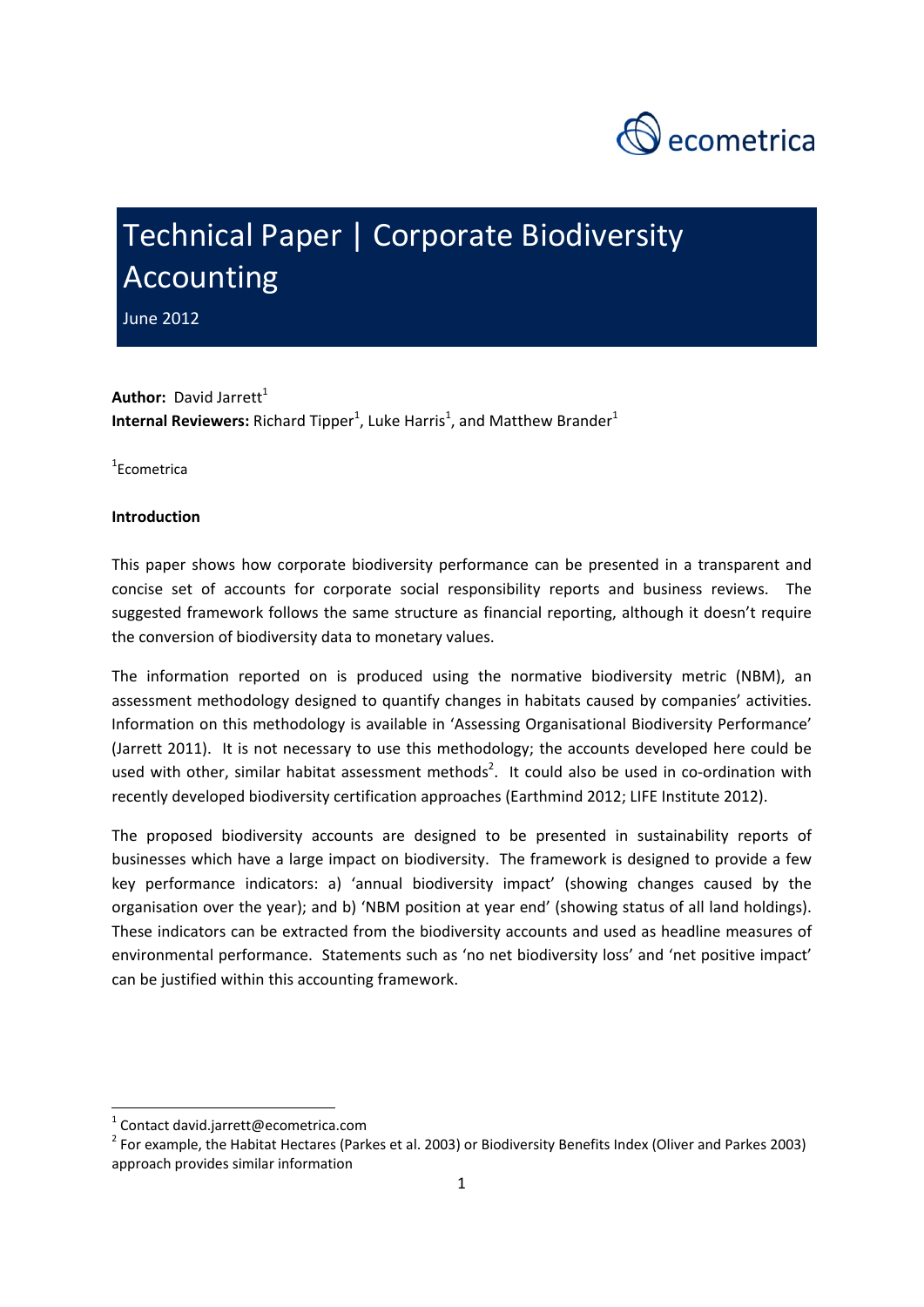#### **Biodiversity Accounts**

The biodiversity accounts are broken down into two main components: the "Biodiversity Impacts Account" (Box A - below) and the "Biodiversity Position Statement" (Box B - below). These effectively mirror the profit and loss account and balance sheet of regular financial statements. The impacts account shows performance over the accounting period, and the position statement summarises the total land holdings of the organisation at the end of the accounting period.

These accounts would be accompanied by a narrative description of what has influenced biodiversity performance during the period assessed (e.g. new constructions, acquisitions of land, conservation projects).

## **Biodiversity Impacts Account (Box A)**:

The biodiversity impacts account shows the impact that an organisation has on biodiversity during the accounting period, broken down into direct and indirect impacts. This account is equivalent to the profit and loss account of financial statements, showing only the *flow* of biodiversity impacts during the accounting period.

Direct impacts are those impacts which occur on the land under direct control (including land under direct ownership, leased land, and land where concessions for raw material extraction have been granted) of the organisation being assessed; habitat degradations and restorations, or changes in the presence of endemic endangered species.

Indirect impacts are currently beyond the scope of the NBM methodology, but ultimately should be reported on within a biodiversity accounting framework. As such, they are included in this paper to demonstrate how biodiversity accounting will work. Indirect impacts would occur on land owned by suppliers to the organisation being assessed (supply chain impact would be included in the assessment), where biodiversity offsets or biodiversity credits are funded, or where the organisation is responsible for diffuse pollution over an area of land they do not own. Accounting for indirect biodiversity impacts will be discussed in a forthcoming paper.

If the overall impact on biodiversity is positive during the period, the total biodiversity impact figure will be positive, and if overall impact on biodiversity is negative, the figure will be negative (negative figures are shown in brackets in boxes A and B).

#### **Biodiversity Position Statement (Box B)**:

The biodiversity position statement shows the biodiversity value of all the land owned by the organisation at the end of the accounting period. This statement is equivalent to the balance sheet in regular financial statements. The land owned by the company is assessed at the balance sheet date using the NBM, or a similar habitat assessment methodology. The biodiversity position statement at the start of the period, adjusted for the biodiversity impacts during the period, equals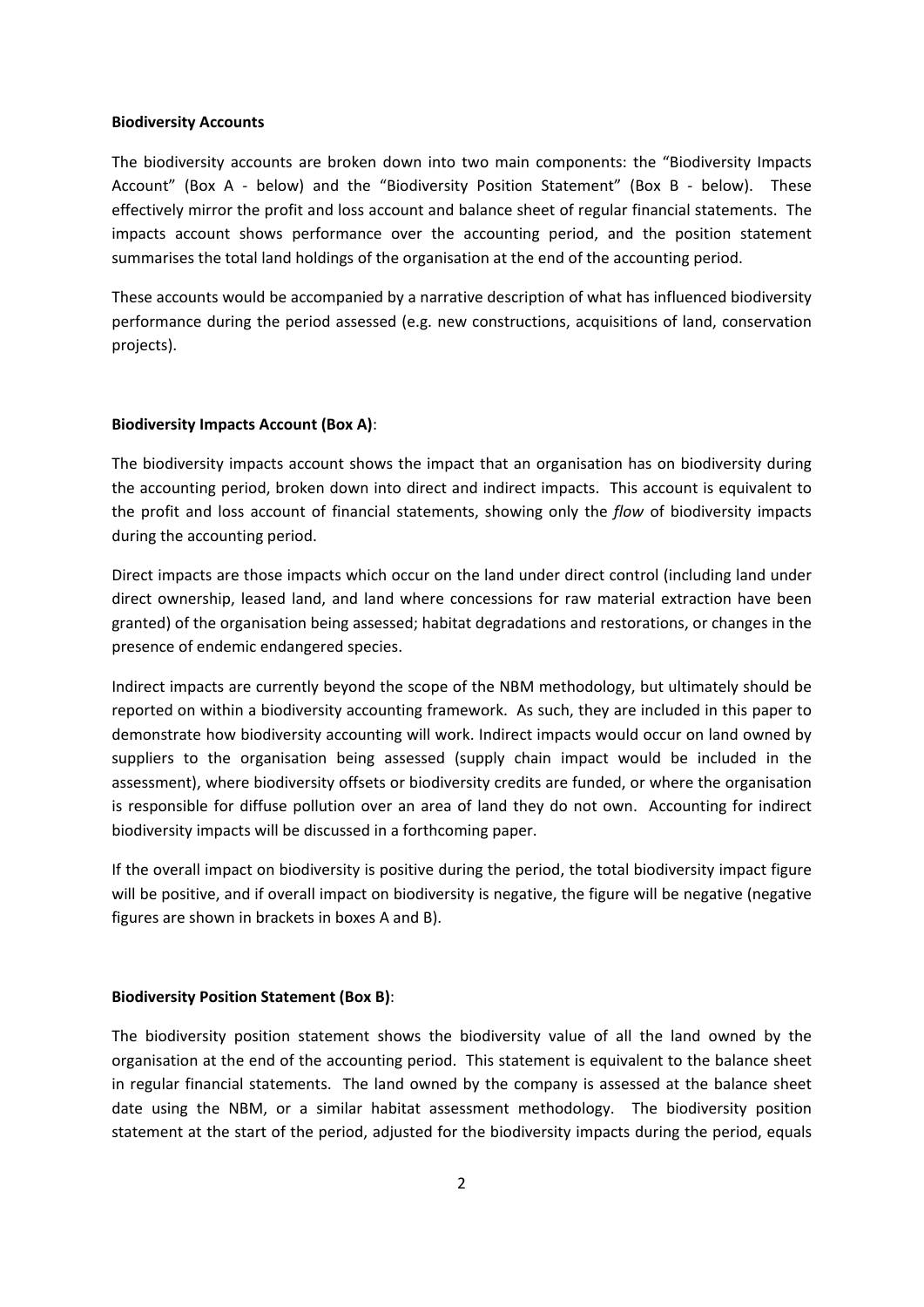| <b>BOX A: Biodiversity Impacts Account</b>                               |        |                                 |
|--------------------------------------------------------------------------|--------|---------------------------------|
|                                                                          |        | 31st March 2011 31st March 2010 |
| <b>DIRECT IMPACT</b>                                                     |        |                                 |
| Habitat improvements <sup>1</sup>                                        | 0.20   | 0.12                            |
| Habitat degradations <sup>1</sup>                                        | (0.45) | (0.30)                          |
| Direct biodiversity impact                                               | (0.25) | (0.18)                          |
| <b>INDIRECT IMPACT</b>                                                   |        |                                 |
| Indirect habitat improvements <sup>2</sup><br>(offsets etc)              | 0.15   | 0.10                            |
| Indirect habitat degradations <sup>3</sup><br>(supply chain impacts etc) | (0.25) | (0.30)                          |
| <b>Indirect biodiversity impact</b>                                      | (0.10) | (0.20)                          |
| <b>Overall biodiversity impact</b>                                       | (0.35) | (0.38)                          |

the biodiversity position at the end of the accounting period, after adjusting for any acquisitions or divestments of land.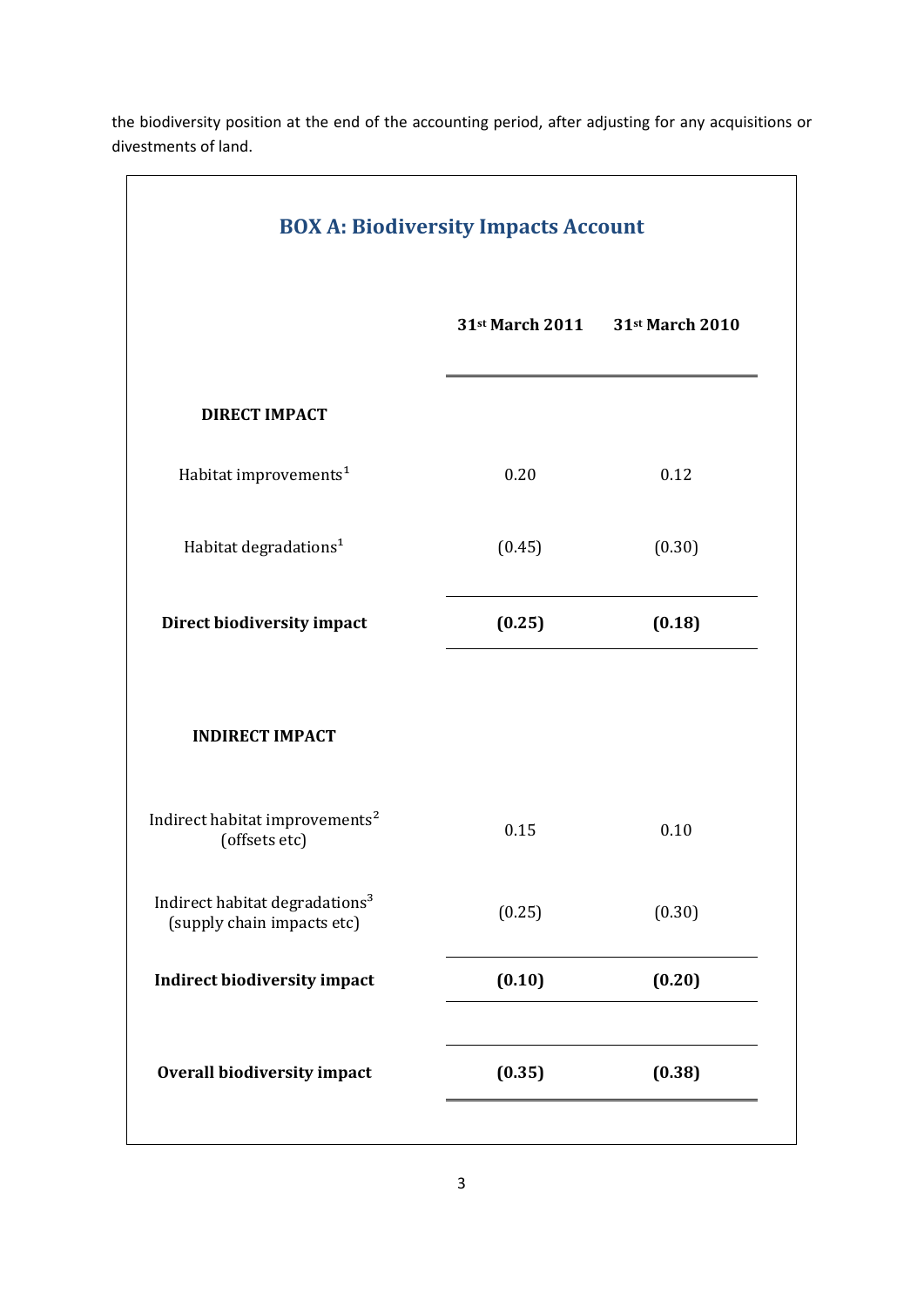Habitat improvements and degradations are measured by the Normative Biodiversity Metric [NBM] (Jarrett 2011) which measures the change in the biodiversity value of patches of owned land, aggregated over all the land owned by an organisation. In this example the habitat degradations are greater than the habitat improvements, giving a negative net biodiversity impact (with negative figures shown in brackets).

<sup>2</sup>Indirect habitat improvements would arise when the assessed organisation causes an indirect improvement, measured by the NBM, in habitat quality of land not owned. This could be through contributing to the costs of restoring a particular area, funding a biodiversity offset project, or improving biodiversity performance down the supply chain.

<sup>3</sup>Indirect habitat degradations would arise when the assessed organisation's activities cause a negative impact on land which the organisation does not own. This could be the results of an oil spill for example, or the impacts of sourcing supplies from different locations.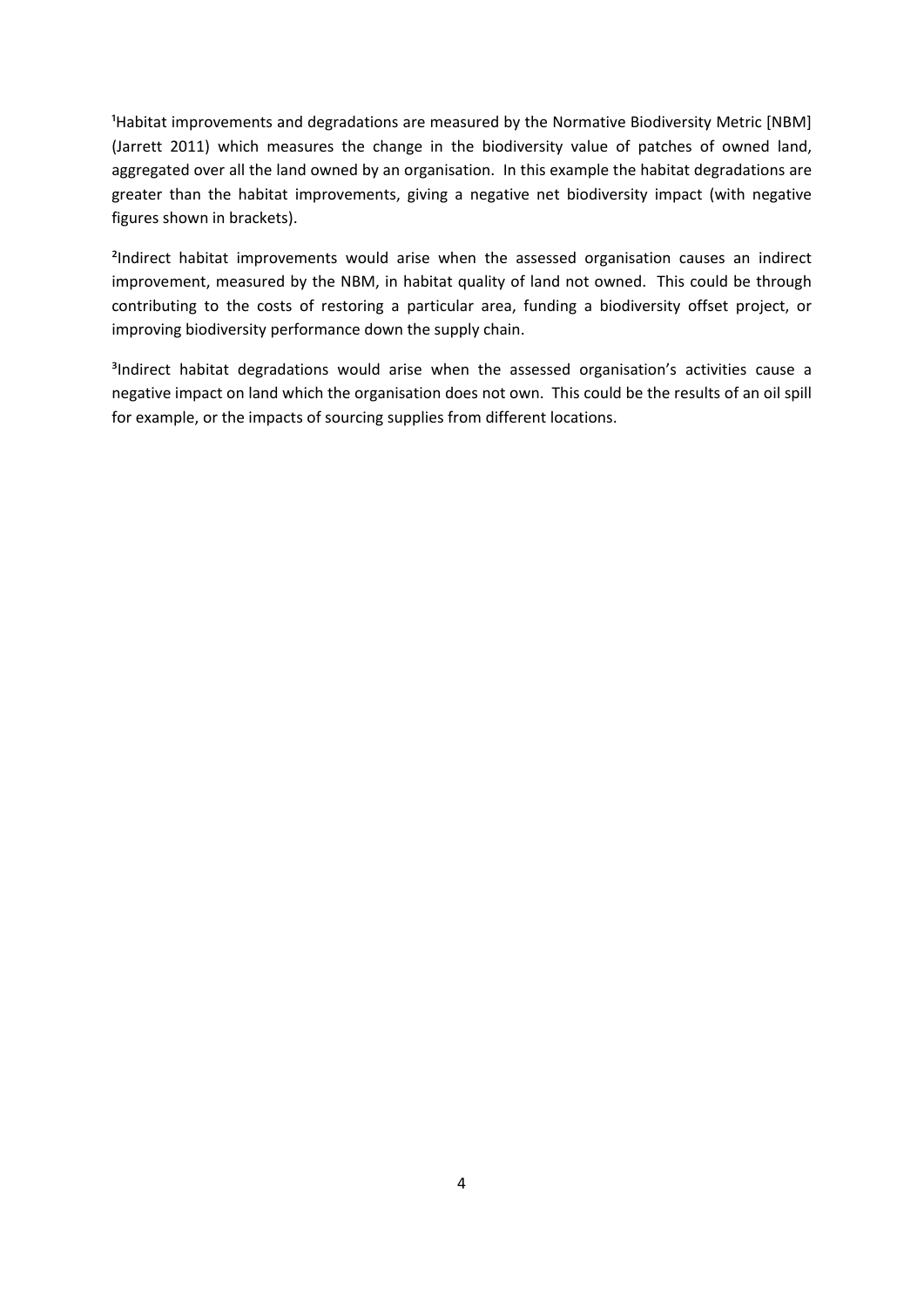|                                                             | 31st March 2011 | 31st March 2010 |  |
|-------------------------------------------------------------|-----------------|-----------------|--|
| <b>DIRECT POSITION</b>                                      |                 |                 |  |
| <b>NBM</b> assessment at<br>start of period <sup>4</sup>    | 1.82            | $\bf{0}$        |  |
| Current period<br>biodiversity impacts <sup>5</sup>         | (0.25)          | (0.18)          |  |
| Purchase/Sale of land <sup>6</sup>                          | 0.40            | 2.00            |  |
| <b>NBM</b> assessment at<br>period end <sup>4</sup>         | 1.97            | 1.82            |  |
| <b>INDIRECT POSITION</b>                                    |                 |                 |  |
| <b>NBM</b> assessment at<br>start of period <sup>7</sup>    | (0.10)          | $\bf{0}$        |  |
| Current period indirect<br>biodiversity impact <sup>8</sup> | (0.10)          | (0.20)          |  |
| Acquired/divested land<br>responsibility <sup>9</sup>       | 0.25            | 0.30            |  |
| <b>NBM</b> assessment of<br>indirect land at period         | 0.05            | (0.10)          |  |
| <b>Overall NBM Position</b>                                 | 2.02            | 1.72            |  |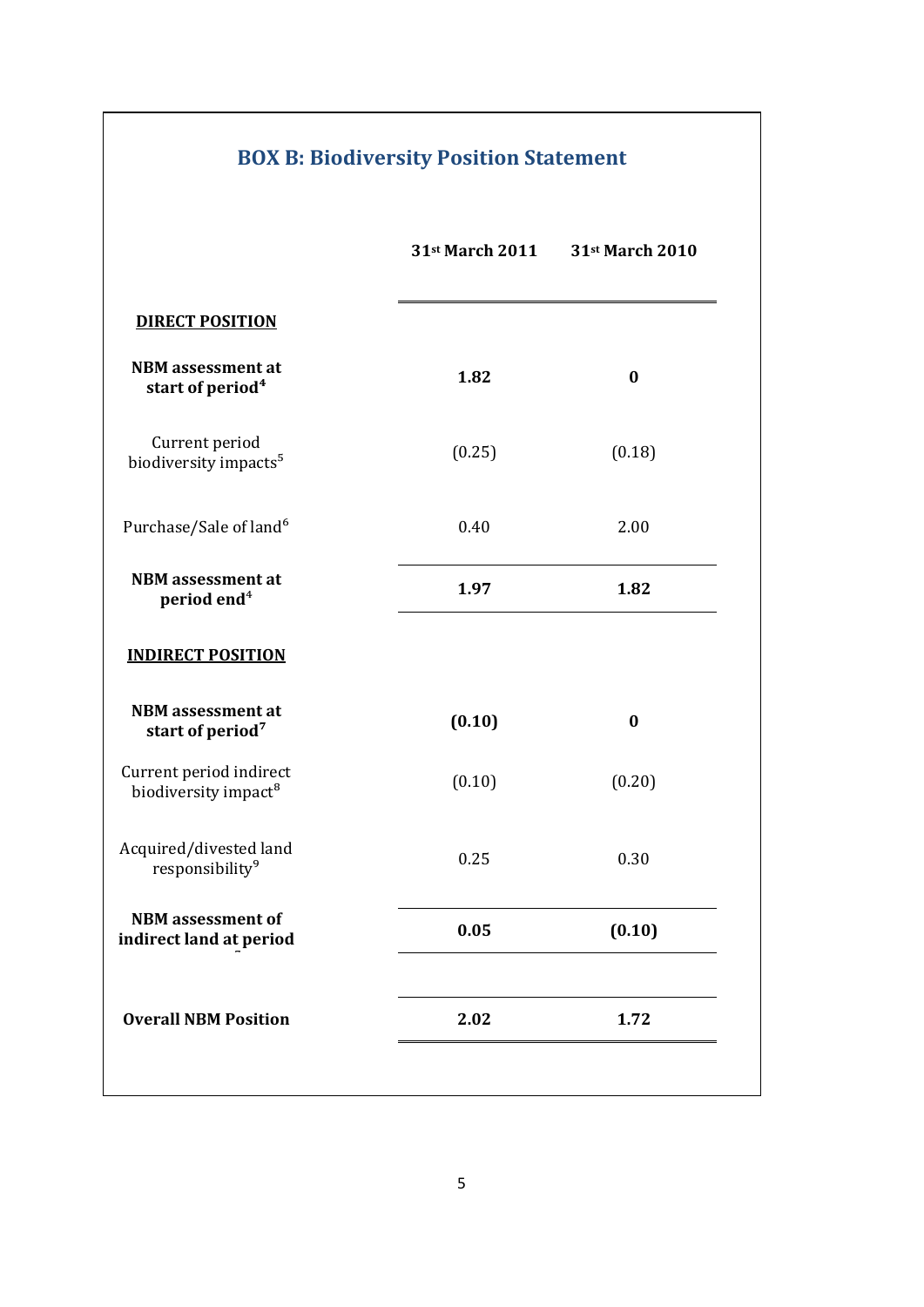⁴The NBM score is calculated by assessing all of the land owned by the organisation with the NBM assessment methodology.

<sup>5</sup>This figure is taken from the biodiversity impacts account (Box A).

⁶When organisations purchase or sell land during the period, the change in NBM for the organisation will be adjusted in the biodiversity position statement, rather than the biodiversity impacts account – companies therefore cannot manipulate their biodiversity impact score by buying and selling land.

⁷This figure would be the NBM assessment score of land over which the organisation has an indirect impact (e.g. funded conservation areas, areas affected by pollution, supply chain areas).

⁸This figure is taken from the biodiversity impacts account (Box A).

⁹When an organisation starts or stops having an indirect influence over a piece of land during the period, the change in indirect NBM for the organisation will be shown in the biodiversity position statement, rather than the biodiversity impacts account.

## **Conclusion**

Setting up the biodiversity accounts in the same manner as financial accounts removes the possibility for companies to manipulate their results by selling degraded land and buying pristine land with the aim of hiding their negative impact on habitats. Any negative impacts would be reported in the biodiversity impacts account, while the buying of pristine land would not: purchases of land would be shown in the biodiversity position statement.

Standard accounting practices would be applied to situations where land was part‐owned or bought/sold during a financial year – impacts would be attributed to companies in proportion with ownership.

This framework, while not the only way biodiversity impact can be presented, provides a transparent and concise method for reporting biodiversity impact at an organisational level, and also has the advantage that it is presented in a structure familiar to accountants and finance professionals.

## **References**

Earthmind (2012). Biodiversity Areas Reference Guide; Conserving our planet, hectare by hectare. Available at: http://gdi.earthmind.net/files/Bidoviersity‐Areas‐Reference‐Guide‐Version00‐ draft26Jan2012.pdf. [Accessed on: 10th June 2012]

Jarrett, D. (2011). Assessing Organisational Biodiversity Performance, *Ecometrica publications*. Available at: